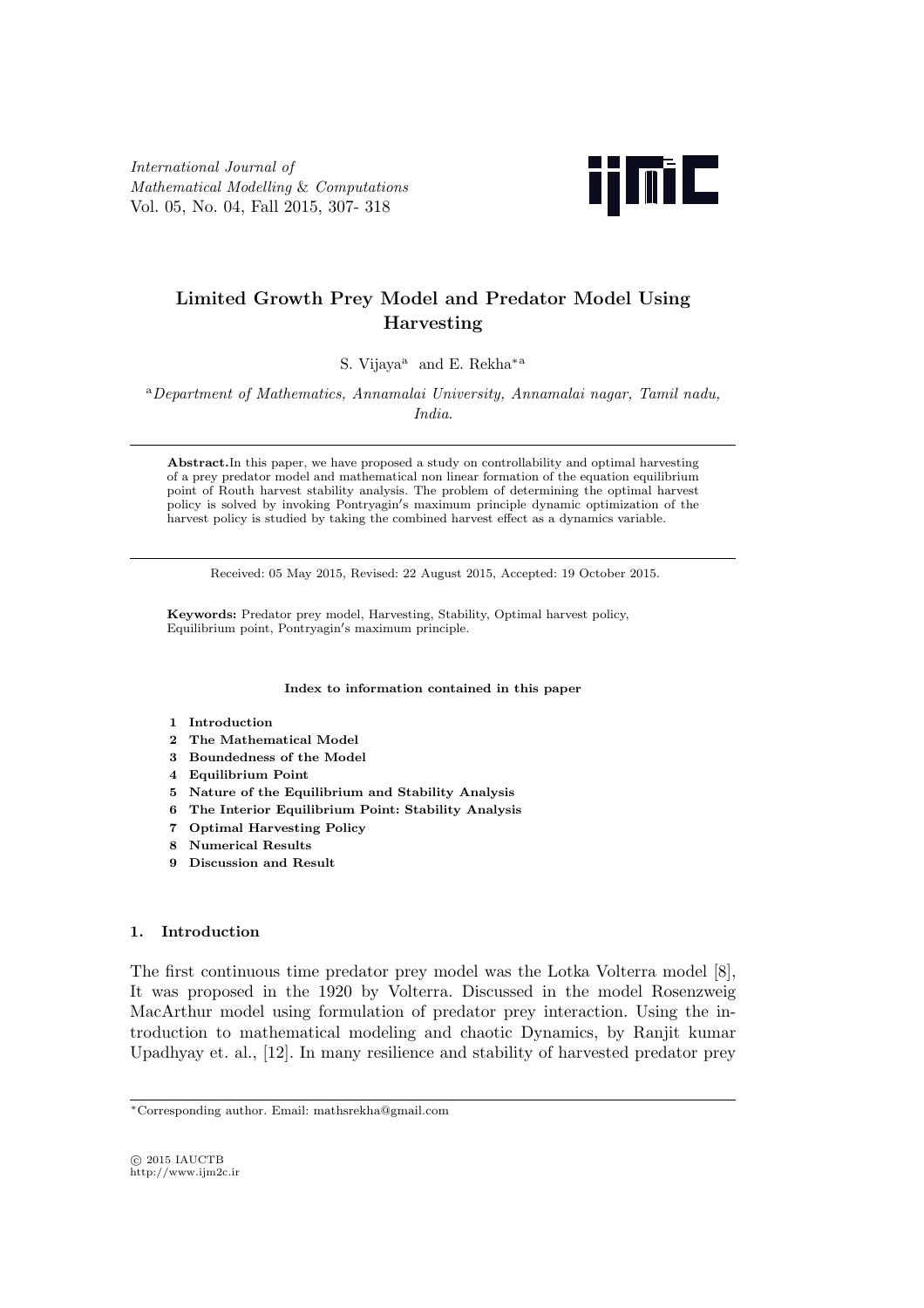system using harvested effort model formulated by [6]. Their approach controllability and optimal harvesting of the prey predator model in the method of optimal harvesting policy for combined harvesting for both predator and prey models have also been discussed in[3, 15]. In many work have been Holling type II function formulated the equation [9, 16]. Theory of the model origins and evaluation of the predator prey by [1]. Some concepts has been studied a predator prey system with arranging the mathematical model based in [2, 7]. In the present paper, we consider a predator prey model, assume optimal harvesting problem using economic dynamics phase diagrams and their economic application by Ronald shone[13]. Using the book mathematical theory of optimal processes by Pontryagin .L.S et. al.,[10]. Pontryagin*′* s principle problem suggested that optimal harvesting effort problem formatted the maximum value of continuous and discrete type model. Using the optimal processes by Clark.C.W. The equilibrium point and stability analysis calculated by [4, 13]. A simple mathematical model of non linear dynamics [5]. The model assumption and functional responses will be calculated by [3, 4, 11, 14].

# **2. The Mathematical Model**

- *•* In the Rosenzweig MacArthur model using formulation of predator model interaction are as follows, the life histories of each population involve continuous growth and overlapping generations. The predator *p* dies out exponentially in the absence of its most favorite prey *q,* the predators feeding rate saturates at high prey densities the age saturates of both the populations are ignored. It is assumed that the per capita growth rate of prey in the absence of predation defined by the function *f* grow. Logistically with the intrinsic growth rate *r* per capita rate of self reproduction on for the prey.
- The limited growth model using populations cannot continue growing exponentially over time due to limited resources or competition for food with other species where  $f(p) = (r - \xi p)$  by  $p = k = \frac{r}{\xi}$  $\frac{7}{5}$  carrying capacity.
- The functional response of the prey is taken as  $A_1(p) = \frac{upq}{(p+w)}$  and Holling type functional response.
- The functional response of the predator is taken as  $A_2(q) = \frac{vpq}{(p+w_1)}$
- The predator population using harvesting. Let E represent the effort used for harvesting. Assume that catch per unit effort is proportion to the density of the stock level q. Where  $\gamma$  is called the catch ability coefficient and  $E\gamma$  is called the mortality rate.

$$
\frac{dp}{dt} = (r - \xi p)p - \frac{upq}{(p+w)}\tag{1}
$$

$$
\frac{dq}{dt} = \frac{vpq}{(p+w_1)} - sq - \gamma Eq \tag{2}
$$

- p : The prey population at time t.
- q : The predator population at time t.
- $(r \xi p)$ : Limited growth rate model.
- r : The maximum per capita growth rate of prey population.
- *ξ*: Measures the intensity of competition among individuals of species p for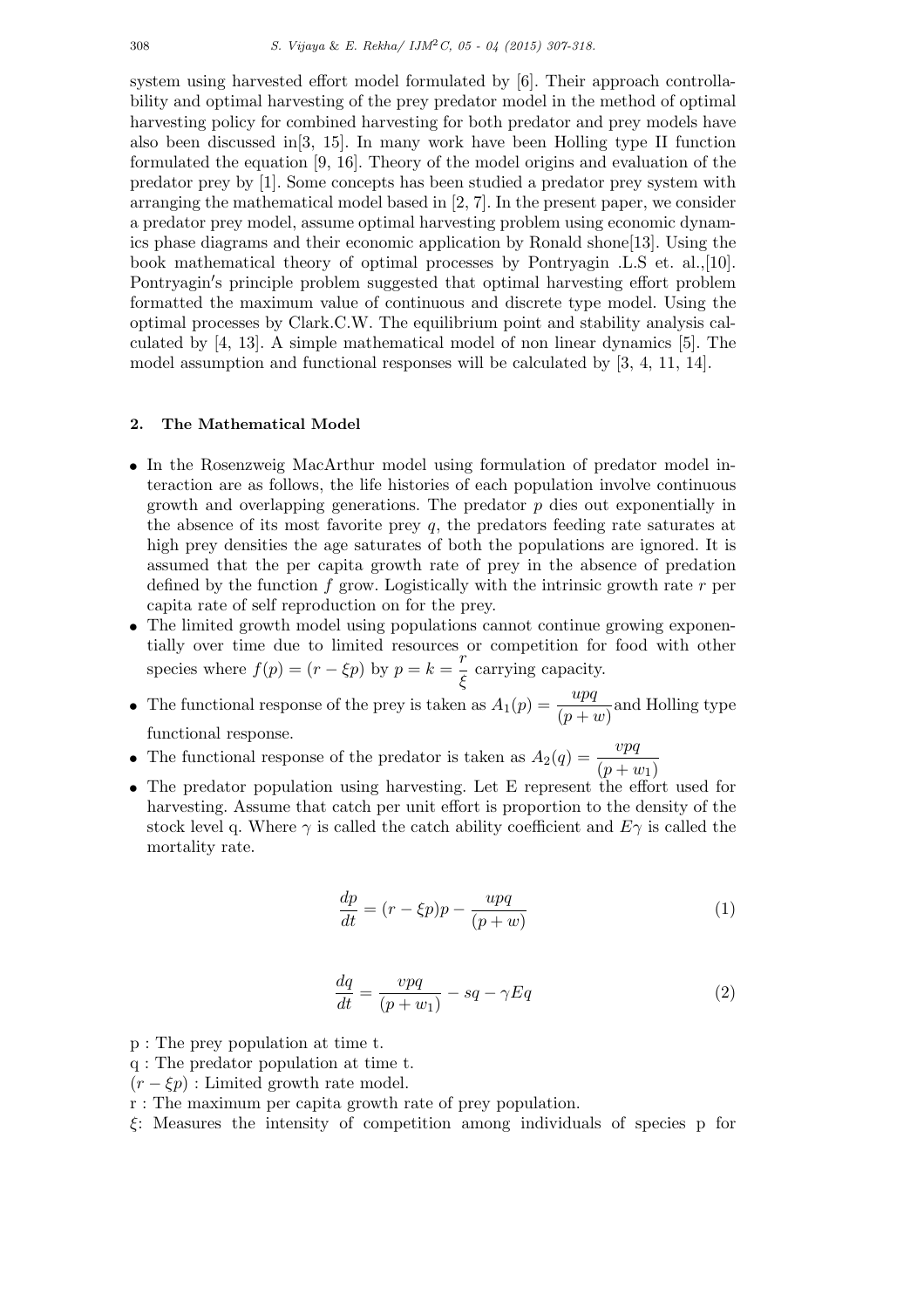spaces,food and so on.

- u : Maximum rate of per capita removal of prey species p due to predator by its predator q.
- s : Measures how fast the predator q will die when there is no prey to capture, kill and eat.
- v : The conversion coefficient form individuals of prey into individuals of predator.
- *γ* : The constant predation rate by the predator population.
- E : The constant harvesting effort

w : value of population density of p at which per capita removal rate is half of its u

 $w_1$ : population density of the prey at which per capita gain per unit time in q is half of its maximum value of v

# **3. Boundedness of the Model**

All solutions of model equation(1,2) are uniformly bounded. **Proof:**

Let  $p(t)$ ,  $q(t)$  be any solution of model(1,2) Now, consider the equation  $A = vp + uq$ , we get differential with respect t,  $\frac{dA}{dt} = v\frac{dp}{dt} + u\frac{dq}{dt}$ *dt*  $\frac{dA}{dt} = v(r - \xi p)p - \frac{upq}{(p + i)}$  $\frac{upq}{(p+w)} + u\frac{vpq}{(p+u)}$  $\frac{\partial P}{\partial (p+w_1)} - sq - \gamma EqP$  $\frac{dA}{dt} = vr - \xi p^2 - \frac{vupq}{(p+u)}$  $\frac{vupq}{(p+w)} + \frac{uvpq}{(p+w)}$  $\frac{w \cdot pq}{(p+w_1)} - usq - u\gamma EqP$  and Let  $w = w_1$  $\frac{dA}{dt} \leqslant vr - \xi p^2 - 0 - usq - u\gamma Eq$  $\leqslant vp(r - \xi p) - qu(s + \gamma E) + 0$ , where  $\rho = min\{r - \xi p, s + \gamma E\}$  $\leq 0 + \rho A$ .  $\frac{dA}{dt} + \rho A \leqslant 0$ Applying a theorem on differential inequalities,we obtain  $0 \leq A(p,q) \leq 0 + A(p(0), q(0))e^{-t\rho}$ and for  $t \to \infty$  $0 \leqslant A(p,q) \leqslant \epsilon$ Thus all solutions of (1,2)enter into the region  $B = \{(p, q) : 0 \leq A \leq \epsilon, \text{for any } \epsilon\}$ 

# **4. Equilibrium Point**

The first critical point (0,0) The second critical point  $\left\{p=\frac{r}{\epsilon}\right\}$  $\left\{\frac{r}{\xi}, q=0\right\}$ The third critical point ${p^* = -\frac{w_1 (E\gamma + s)}{E}}$  $\frac{v_1 (E\gamma + s)}{E\gamma + s - v}, q^* = \frac{1}{u}$  $\frac{1}{u}[(r - \xi p^*)(p^* + w)]$ The jacobian matrix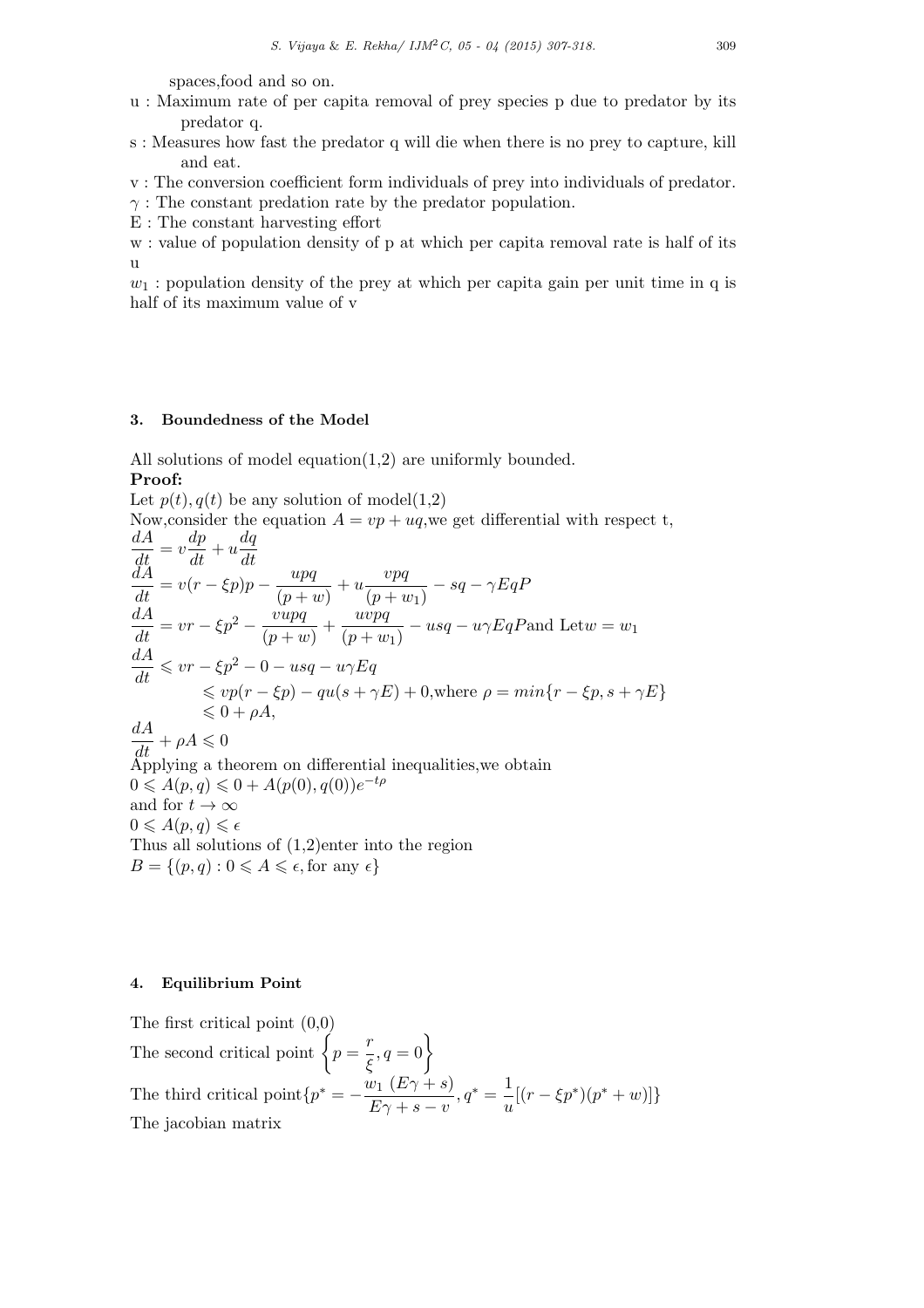310 *S. Vijaya* & *E. Rekha/ IJM*2*C, 05 - 04 (2015) 307-318.*

ן  $\left| \right|$  $\frac{1}{2}$  $\mathbf{I}$  $\mathbf{I}$ 

$$
\left[ \begin{array}{cc} -p\xi +r-\displaystyle\frac{uq}{p+w}+p\left(-\xi+\displaystyle\frac{uq}{\left(p+w\right)^{2}}\right) & -\displaystyle\frac{pu}{p+w} \\[12pt] q\left(\displaystyle\frac{v}{p+w_{1}}-\displaystyle\frac{vp}{\left(p+w_{1}\right)^{2}}\right) & \displaystyle\frac{vp}{p+w_{1}}-E\gamma-s \end{array} \right.
$$

## **5. Nature of the Equilibrium and Stability Analysis**

In this section, we shall discuss the stability properties of the equilibrium  $J_0, J_1, J_2$ . The Jacobian of the system about the equilibrium point  $J_0(0,0)$  is given by

$$
\begin{bmatrix} r & 0 \\ 0 & -E\gamma - s \end{bmatrix}
$$

Hence the eigenvalues of this system are  $\lambda_1 = r$  and  $\lambda_2 = (-E\gamma - s) < 0$ The equilibrium point  $J_0(0,0)$  is a unstable point.

Since  $Re(\lambda) \neq 0$  for both eigenvalues. The fixed point is hyperbolic.

since the eigenvalues are real and are of opposite signs.

Hence  $J_0(0,0)$  is a hyperbolic saddle point.

i.e  $J_0(0,0)$  is a saddle point.

The axial equilibrium point  $\begin{cases} p = \frac{r}{6} \end{cases}$  $\left(\frac{r}{\xi}, q=0\right)$  exists.

Then  $\left\{p=\frac{r}{\epsilon}\right\}$  $\left\{\frac{r}{\xi}, q=0\right\}$  is asymptotically stable(or) unstable (or)hyperbolic saddle point according as  $\frac{v}{x}$  $\frac{c}{r + \xi w_1} - \gamma E - s + r \geq 0.$ 

## **Proof:**

The Jocobian matrix for *J*<sup>1</sup>  $\sqrt{ }$  $p = \frac{r}{z}$  $\left\{\frac{r}{\xi}, q=0\right\}$  is given by ן

$$
\begin{bmatrix}\n-r & -\frac{ru}{r + \xi w} \\
0 & \frac{rv}{r + \xi w_1} - \gamma E - s\n\end{bmatrix}
$$

The eigenvalues are  $\lambda_1 = -r$  and  $\lambda_2 = \frac{vr}{\sqrt{r^2 + r^2}}$  $\frac{c}{(r+w_1\xi)} - \gamma E - s$ 

If  $\lambda < 0$ , That is  $\frac{vr}{\sqrt{1-r}}$  $\frac{\partial f}{\partial (r + w_1 \xi)}$  <  $\gamma E + s$ , Then the equilibrium point *J*<sub>1</sub> ( *r ξ ,* 0  $\setminus$ is asymptotically stable. when  $E > \frac{1}{\gamma}$  $\int r v$  $\frac{r}{r + \xi w_1} - s$  $\mathcal{L}$  $\lbrack \text{or} \rbrack (E\gamma + s) > \frac{rv}{\sqrt{r}}$ *r* + *ξw*<sup>1</sup> Otherwise *J*<sup>1</sup>  $\lambda$  $p = \frac{r}{\epsilon}$  $\left(\frac{r}{\xi}, q=0\right)$  is unstable. If depends on the value of the parameters  $v, r, w_1, s, E, \xi, \gamma$ .If $\lambda_2 > 0$ the eigenvalues are real and are of opposite sings and the fixed point  $\begin{cases} p = \frac{r}{6} \end{cases}$  $\left\{\frac{r}{\xi}, q=0\right\}$  is a hyperbolic saddle point if $(E\gamma + s) > \frac{rv}{\sqrt{s}}$ 

*r* + *ξw*<sup>1</sup> The conversion rate of the predator is sufficient to overcome losses due to death and harvesting.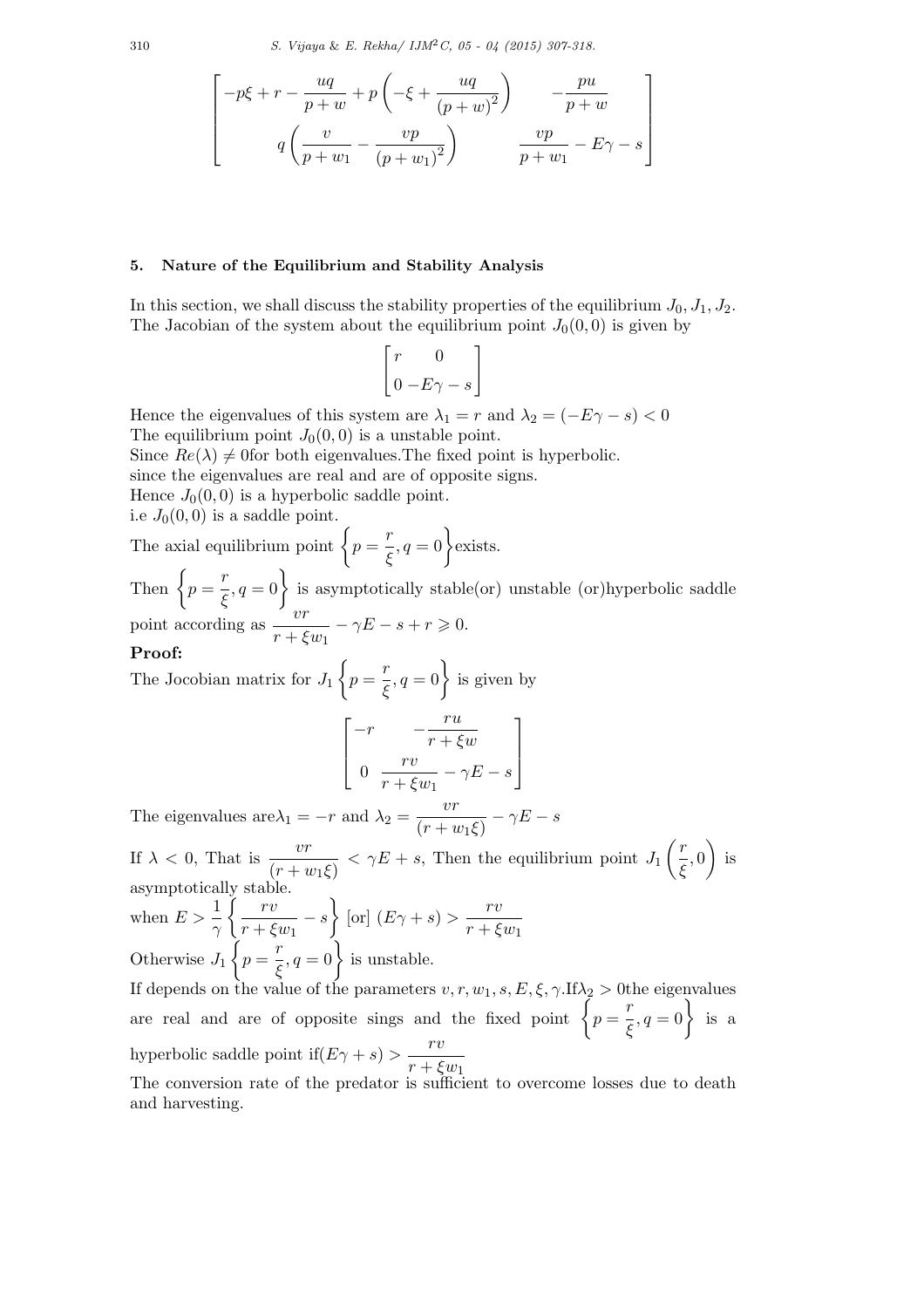## **6. The Interior Equilibrium Point: Stability Analysis**

The interior equilibrium point  $(p^*, q^*)$  exists. Then $(p^*, q^*)$  is locally asymptotically stable or unstable according as

(1) 
$$
(E\xi + s) > \frac{\xi w(E\gamma - v + s) + rv}{(2\xi w_1 + r)}
$$
  
(2)  $(E\xi + s) > \frac{rv}{\xi w_1 + r}$ 

## **Proof:**

The eigenvalues of  $J_2(p^*, q^*)$  are the root of  $\Lambda(\lambda) = c_2\lambda^2 + c_1\lambda + c_0 = 0$ by the Routh-Hurwitz theorem, the necessary and sufficient conditions for local stability are given by  $c_2 > 0, c_1 > 0, c_0 > 0$ .  $Now, c_1 > 0$  and

$$
\frac{w_1\left(E\gamma+s\right)\left(-E\gamma w\xi+2 E\gamma w_1\xi+E\gamma r-s w\xi+2 s w_1\xi+vw\xi+rs-rv\right)}{\left(E\gamma w-E\gamma w_1+sw-s w_1-v w\right)\left(E\gamma+s-v\right)} > 0
$$

gives

$$
(E\xi + s)(2\xi w_1 + r) > \xi w(E\gamma - v + s) + rv
$$

[or]

$$
(E\xi + s) > \frac{\xi w (E\gamma - v + s) + rv}{(2\xi w_1 + r)}
$$

Therefore sufficient condition is locally stability.

Now  $c_0 > 0$  and  $c_0 = -\frac{(E\gamma + s)(E\gamma w_1 \xi + E\gamma r + sw_1 \xi + rs - rv)}{r}$  $\frac{v}{v} > 0$ , gives  $E\xi + s > \frac{rv}{\zeta}$  $\frac{r}{\xi w_1 + r}$  is always satisfied. Otherwise, The equilibrium point  $(p^*, q^*)$  is asymptotically stable.

Its clear that  $(p^*, q^*)$  is locally asymptotically stable or unstable according as  $c_1 > or < 0$ .

# **7. Optimal Harvesting Policy**

The optimal plan for harvesting a prey and predator equation.This approach is based on the work of Pontryagian et al(1962), The present value  $J_{max}$  of a continuous time stream of revenues is given by  $J = \int_0^\infty e^{-\delta t} \pi(p, q, E, t) dt$ where  $\pi(p, q, E, t) = (p_1 \gamma q - C)E$ 

*C*: The fixed constant cost per unit of harvesting intensity.

 $p_1$ : There is a fixed constant price per unit biomass of the harvested.

*δ* : The instantaneous annual rate of discount.

*γ* : The catch ability coefficient value,*γ >* 0*.*

The control variable  $E(t)$  is subject to the constrains  $0 \leqslant E(t) \leqslant E_{max}$  where *Emax* stands for a feasible upper limit on the harvesting effort.

The Hamiltonian for the problem is given by

$$
H = e^{-t\delta} (p_1 \gamma q - C) E + \left[ -p^2 \xi + pr - \frac{up}{p+w} \right] \lambda_1 + \left[ \frac{qvp}{p+w_1} - E \gamma q - sq \right] \lambda_2 \tag{3}
$$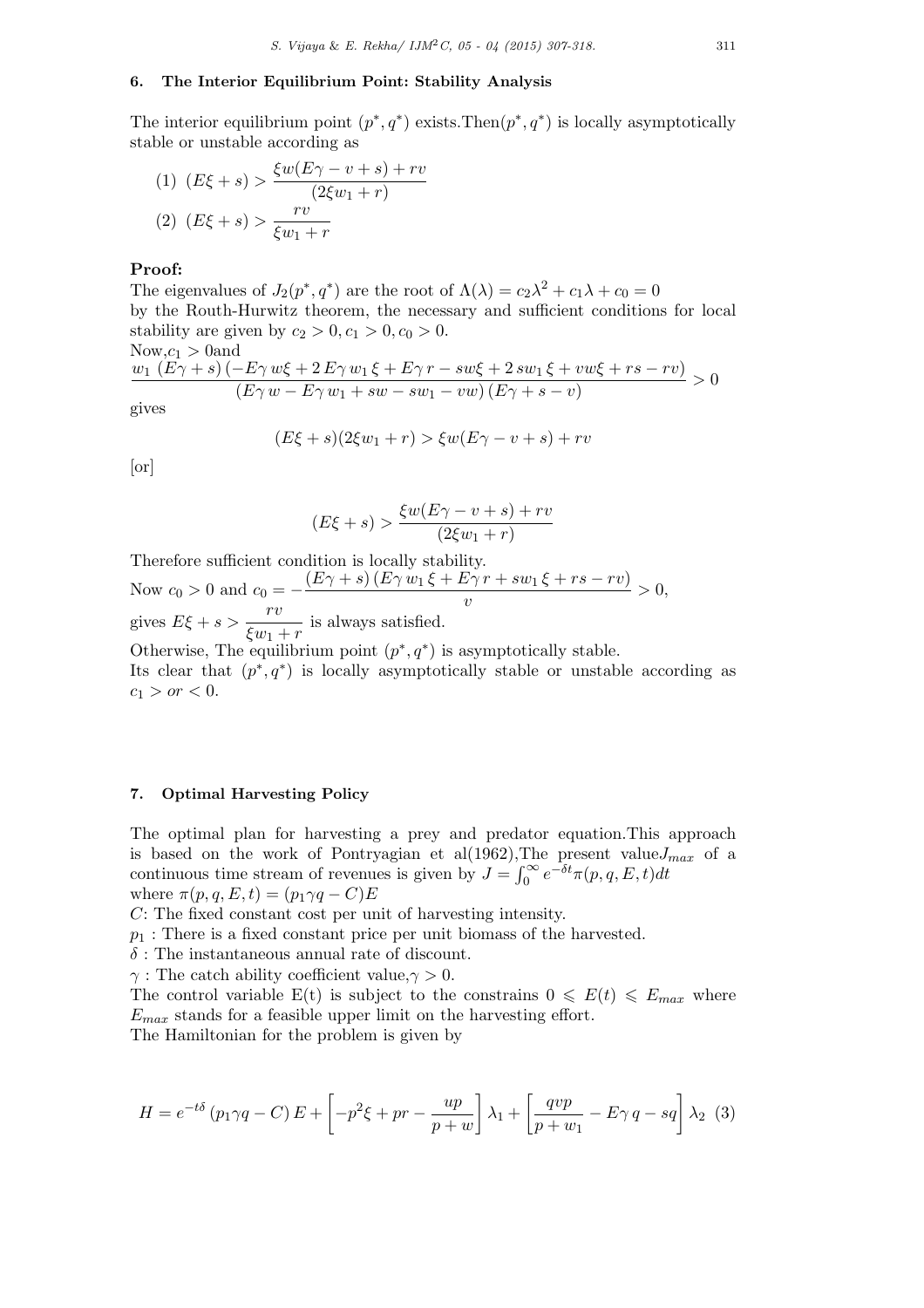where  $\lambda_1$  and $\lambda_2$  are adjoint variables. The adjoint equations are

$$
\frac{d\lambda_1}{dt} = -\frac{\partial H}{\partial p} = -\left[ -2p\xi + r - \frac{uq}{p+w} + \frac{uqp}{(p+w)^2} \right] \lambda_1 - \left[ \frac{qv}{p+w_1} - \frac{qvp}{(p+w_1)^2} \right] \lambda_2
$$

$$
\frac{d\lambda_1}{dt} = \left[2p\xi - r + \frac{uqw}{(p+w)^2}\right]\lambda_1 - \left[\frac{qvw}{(p+w_1)^2}\right]\lambda_2\tag{4}
$$

$$
\frac{d\lambda_2}{dt} = -\frac{\partial H}{\partial q} = -e^{-t\delta}p_1\gamma E - \left[-\frac{up}{(p+w)}\right]\lambda_1 - \left[\frac{vp}{(p+w_1)} - \gamma E - s\right]\lambda_1
$$

$$
\frac{d\lambda_2}{dt} = -e^{-t\delta}p_1\gamma E + \left[\frac{up}{(p+w)}\right]\lambda_1 + \left[-\frac{vp}{(p+w_1)} + \gamma E + s\right]\lambda_1\tag{5}
$$

From (1)and(2), We first consider a optimal equilibrium solution of the above problem so that we may take simplify the equation

$$
p\left(r - \xi p - \frac{uq}{(p+w)}\right) = 0
$$

$$
r = \xi p + \frac{uq}{(p+w)}
$$

$$
q\left(\frac{vp}{(P+w_1)} - \gamma E - s\right) = 0
$$

$$
\gamma E + s = \frac{vp}{(p+w_1)}
$$

(4)and (5) become

$$
\frac{d\lambda_2}{dt} = -e^{-\delta t}p_1\gamma E + \left[\frac{up}{(p+w)}\right]\lambda_1 + 0
$$

$$
\frac{d\lambda_1}{dt} = \left[p\xi - \frac{upq}{(p+w)^2}\right]\lambda_1 - \left[\frac{qvw_1}{(p+w_1)^2}\right]\lambda_2
$$

differentiate (4) with respect to t,we get

$$
\frac{d^2(\lambda_1)}{dt^2} = \left[ p\xi - \frac{upq}{(p+w)^2} \right] \frac{d\lambda_1}{dt} - \left[ \frac{qvw_1}{(p+w_1)^2} \right] \frac{d\lambda_2}{dt}
$$
  
Given the second order derivative

Given the second order derivative  
\n
$$
\frac{d^2\lambda_1}{dt} - \left[p\xi - \frac{wpq}{(p+w)^2}\right] \frac{d\lambda_1}{dt} - \left[\frac{qvw_1}{(p+w_1)^2}\right] \left[\frac{up}{(p+w)}\right] \lambda_1 = -\frac{qvw_1}{(p+w_1)^2} e^{-\delta t} p_1 \gamma E
$$

$$
\frac{d^2\lambda_1}{dt^2} + A_1 \frac{d\lambda_1}{dt} + B_1 \lambda_1 = M_1 e^{-\delta t}
$$
\n<sup>(6)</sup>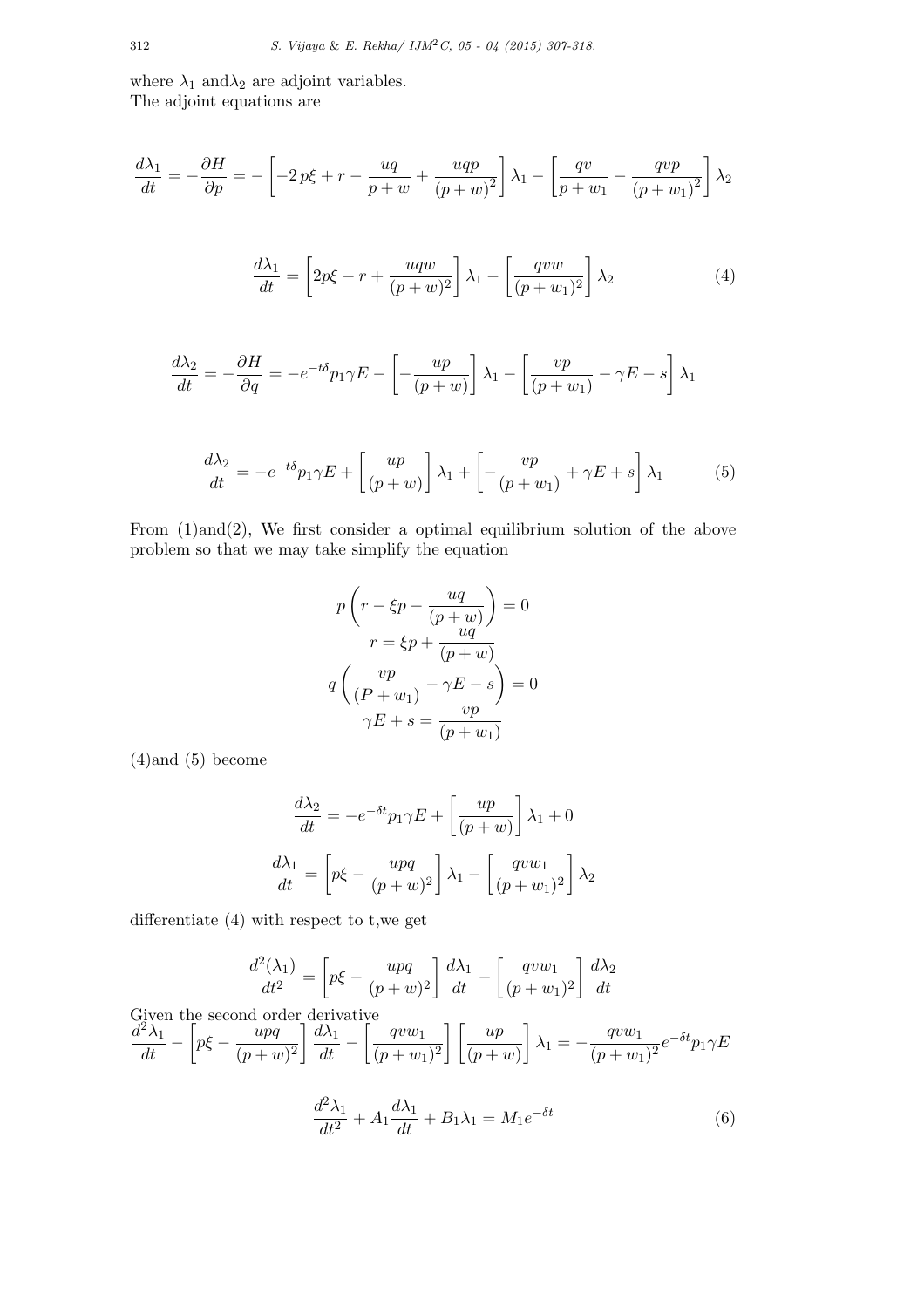where 
$$
M_1 = -\frac{qvw_1}{(p+w_1)^2}p_1\gamma E
$$
 and  $A_1 = -\left[p\xi - \frac{wpq}{(p+w)^2}\right] < 0$   
\n $B_1 = -\left[\frac{qvw_1}{(p+w_1)^2}\right] \left[\frac{up}{(p+w)}\right] > 0$   
\nwhere

$$
N = \mu^2 + A_1 \mu + B_1 = 0 \tag{7}
$$

and $\mu_1, \mu_2$  are the root of the auxiliary equation. Therefore the two roots of equations (6) are either both real and positive or complex conjugates with positive real parts. The discriminant of (7) is $X = A_1^2 - 4B_1$ 

$$
_{\rm case:1}
$$

In this case, The roots of (7) are real and positive. The roots are given by  $\mu_1 = \frac{-A_1 + \sqrt{X}}{2}$  $\frac{+\sqrt{X}}{2}$  and  $\mu_2 = \frac{-A_1 - \sqrt{X}}{2}$ 2 The general solution is  $\lambda_1(t) = \zeta_1 e^{\mu_1 t} + \zeta_2 e^{\mu_2 t} + \frac{M_1}{N}$  $\frac{M_1}{N}e^{-δt}$ Where  $N = \mu^2 + A_1\mu + B_1 \neq 0$  and  $\zeta_1, \zeta_2$  are arbitrary constants **case:2**

In this case, The roots of (7) are complex conjugates with positive real pares. The root are given by  $\mu_1 = \frac{-A_1 + i\sqrt{X}}{2}$  $\frac{1+i\sqrt{X}}{2}$  and  $\mu_2 = \frac{-A_1 - i\sqrt{X}}{2}$ 2 The general solution is

 $\lambda_1(t) = e^{-A_1 t} \zeta_3 \cos(t)$ *√ −X*) + *ζ*4*sin*(*t*  $\sqrt{-X}$ ) +  $\frac{M_1}{N}e^{-\delta t}$ Where *ζ*3*, ζ*4are arbitrary constants

In case 1, The current shadow price  $e^{t\delta}\lambda_1$  remains bounded as  $t \to \infty$  if and only if  $\zeta_1 = \zeta_2 = 0$  and then  $e^{t\delta}\lambda_1 = \left(\frac{M_1}{N}\right) = \text{constant}$ .

In case 2, The current shadow price  $e^{t\delta}\lambda_1$  remains bounded as  $t \to \infty$  if and only if  $\zeta_3 = \zeta_4 = 0$  and then  $e^{t\delta}\lambda_1 = \left(\frac{M_1}{N}\right) = \text{constant}$ .

Then in both the cases we have 
$$
e^{t\delta}\lambda_1 = (\frac{M_1}{N})
$$
  
and similar term yields  $e^{t\delta}\lambda_1 = (\frac{M_2}{N})$ 

and similar term yields.  $e^{t\delta}\lambda_1 = \left(\frac{M_2}{N}\right)^t$ Where  $M_2 = {\mu + [\frac{uqw}{(p+w)^2} - p\xi]}$  *p*<sub>1</sub>*γE*. Again the condition that the Hamiltotion

H must be a maximum for  $E \in V_E = [0, E_{max}]$  gives the condition

$$
\frac{\partial H}{\partial E} = e^{-\delta t} (\gamma qp_1 - C)E - \lambda_2 q \gamma = 0
$$
\n
$$
\lambda_2 qx = e^{-\delta t} \frac{\partial \pi}{\partial E}
$$
\n(8)

This indicates that the total user cost of harvest per unit effort must be equal to the discounted value of the future profit at the steady state effort level.

*∂E*

We must rewrite (8) in the form  $\gamma q(p_1 - \frac{M_2}{N_1})$  $\left(\frac{M_2}{N}\right) = C$ 

Given the optimal equilibrium populations  $p = p_{\delta}, q = q_{\delta}$  and the optimal harvesting effort  $E = E_{\delta}$ when $\delta \to \infty$  equation(9) leads to the obvious result  $(\gamma q_\infty p_1) = C.$ 

Therefore $\pi(p,q,E) = 0$ . This shows that an infinite discount leads to complete dissipation of economic revenue.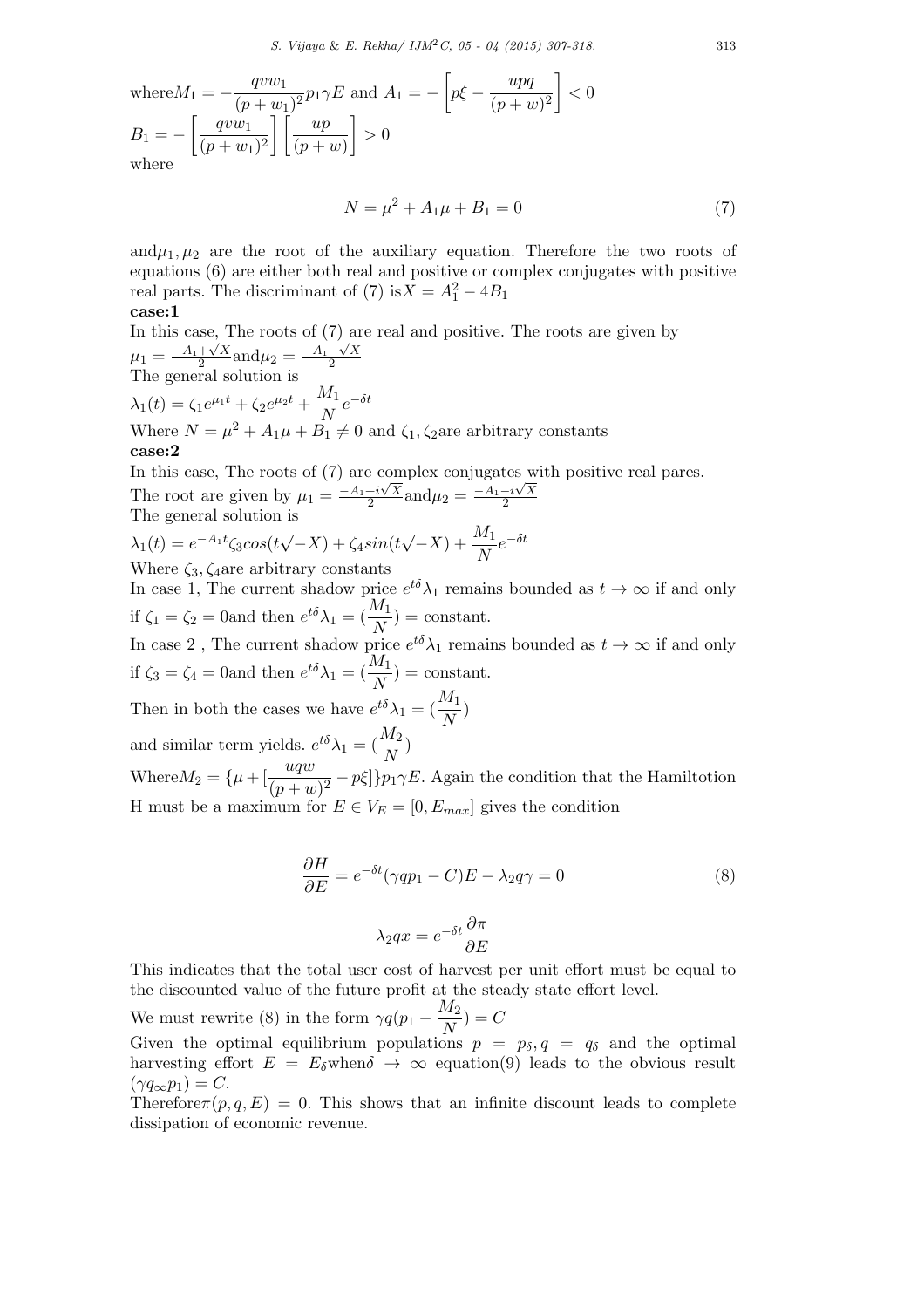

Figure 1. Limited growth rate,x axis is time series t and y axis is prey values let as consider y=p(prey).



Figure 2. Prey predator interaction

## **8. Numerical Results**

In our numerical experiments we use maple software and, In this section we illustrate some of the key findings of the system  $(1,2)$  numerically around the positive stability for a wide range of parameter values. First, we consider the limited growth range of parameter values r and  $\xi$ . Given we assume the values  $f(p) = (r - \xi p)p$ . where carrying capacity=  $\frac{r}{\xi}$ ,  $r = 1$ ,  $\xi = 1$ . In the initial value from  $p_1(0) = 0.5, p_2(0) = 2, p_3(0) = 3$ . The growth rate value is decreasing figure1. (i)When $p < \frac{r}{\epsilon}$  $\frac{f}{\xi}$ ,  $f(p) > 0$ . This implies that the population is decreasing with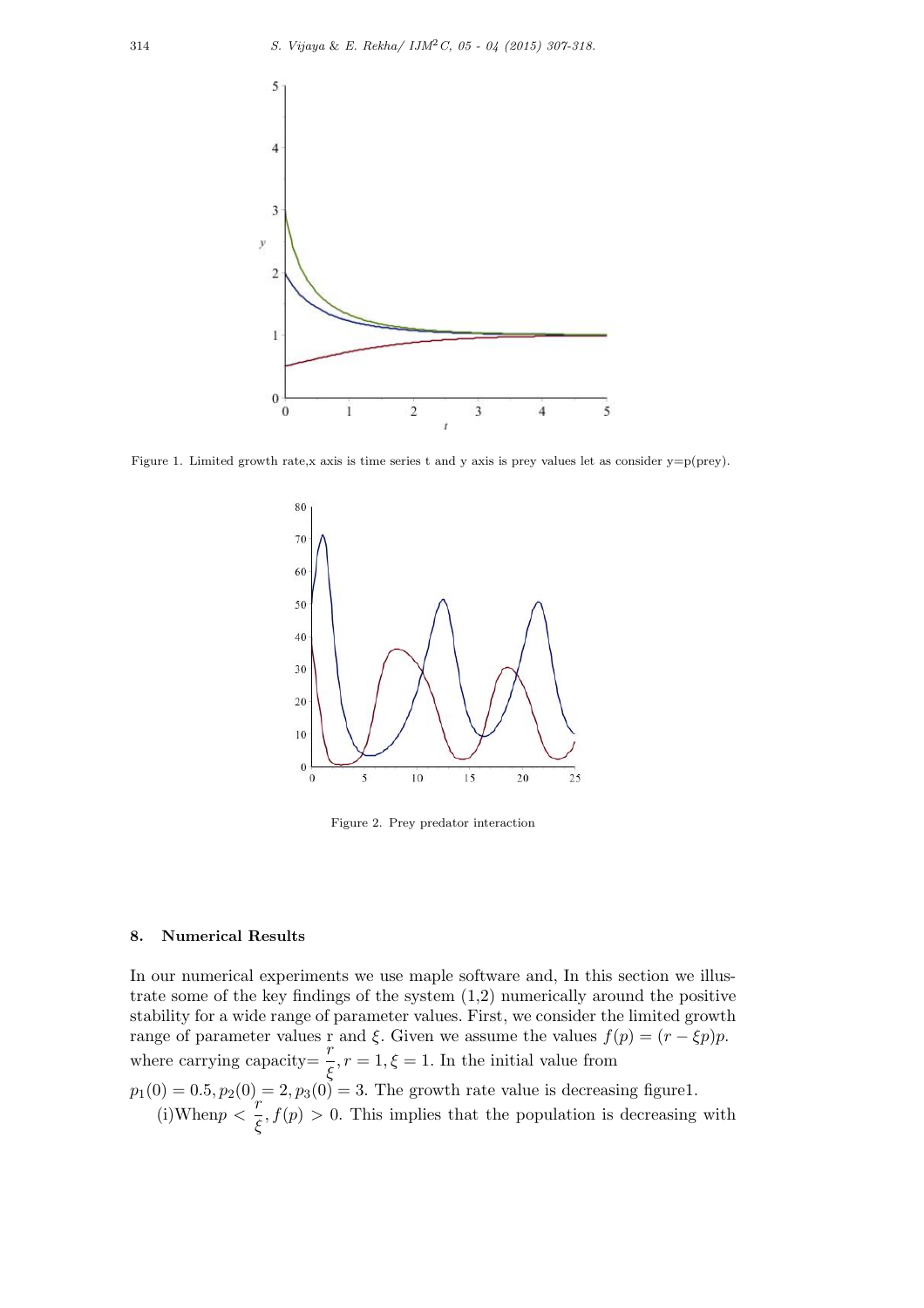

Figure 3. Time series plot,x axis is time series t and y axis is prey value let as consider  $x = p(prey)$ 



Figure 4. Time series plot,x axis is time series t and y axis is predator value let as consider y=q(predator)



Figure 5. Prey predator interaction.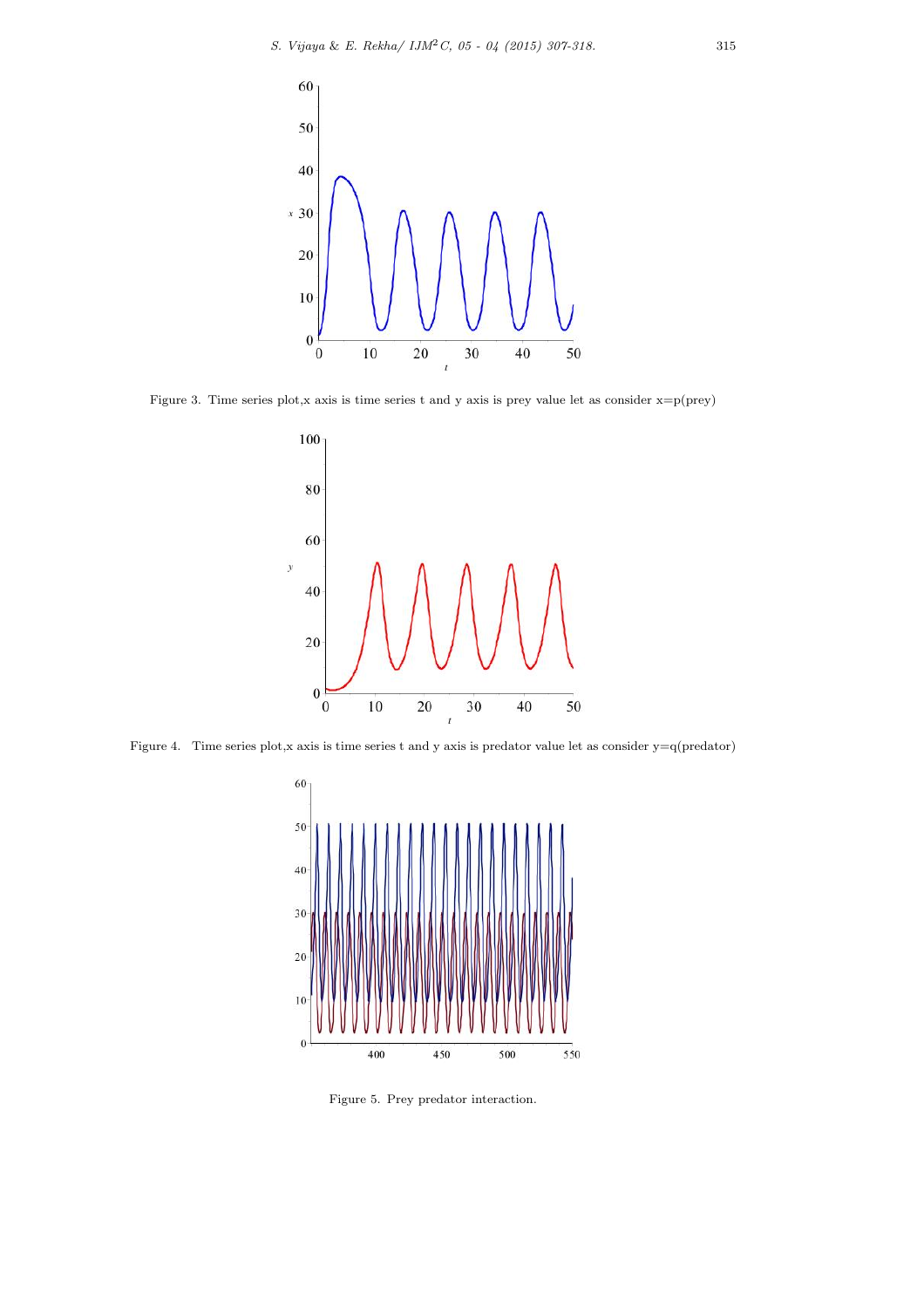

Figure 6. Prey predator interaction.



Figure 7. Competing species model,let us consider x axis prey values x=p(prey)and y axis predator values  $y=q(predator)$ 



Figure 8. Prey predator model phase plot,let us consider x axis prey values x=p(prey)and y axis predator values y=q(predator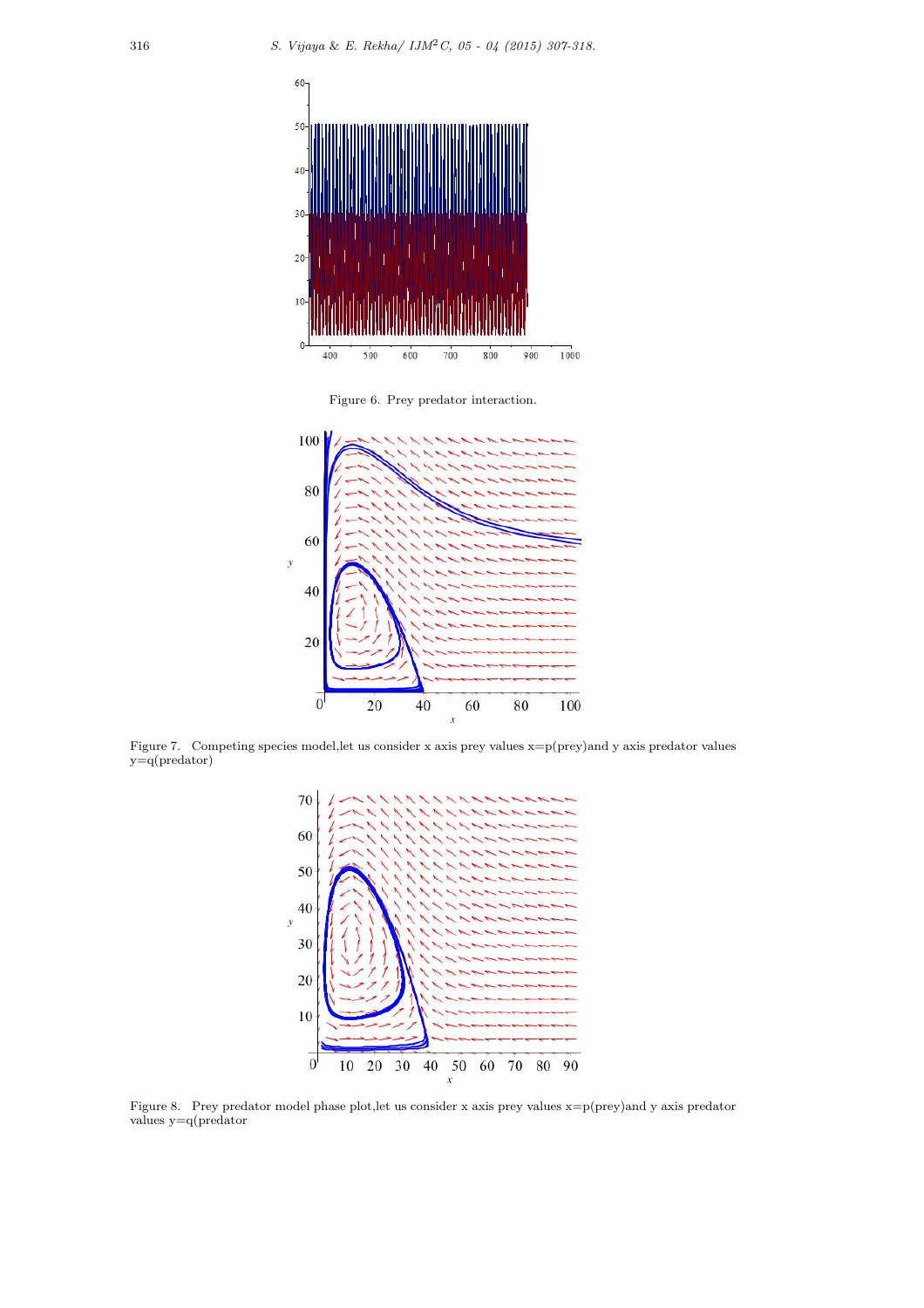time and approaches  $p = \frac{r}{6}$ *ξ .*

(ii)When  $p > \frac{r}{\epsilon}$  $\frac{f}{\xi}$ ,  $f(p) < 0$ . This implies that the population is decreasing with time toward  $p = \frac{r}{\epsilon}$ *ξ .*

In figure 3, The time series plot prey equation we have calculated by prey values is asymptotically stable and unstable values. In figure 4, The time series plot predator equation we have calculated by predator values is asymptotically stable and unstable values. The predator prey system of the equation (1,2) interaction value we can find out the parameter values  $r = 2.0, \xi = 0.05, w = 10, w_1 = 10, u =$  $1.0, s = 1.0, v = 2.0, \gamma = 1, E = 0.05$ using these sets of parametric values and initial values( $p(0)=40, q(0)=50$ )the range of x,y direction(0,5...25 to 0,10,...,80) The interaction values of prey predator model is very clear model in the figure (2).Same as the parameter values change the initial value  $(p(0)=10,q(0)=10)$  the range of x,y direction (350...550 to 0,10,..,60) and (400,...,1000 to 0,...,60) the interaction values figure (5,6) given. In the initial value change of prey predator model interaction values late of the interaction we can find out the model equation.

The interior equilibrium point will be structurally unstable  $(\Lambda(\lambda) > and \leq 0)$ . In the figure (7) the competing prey predator species will be existence limit cycle exists and bounders conditions exists. In figure (8) the prey predator model using Lotka Volterra model the species range is limit cycle exists and bounders condition exists.

## **9. Discussion and Result**

Motivated by real world considerations we have proposed and studied a predator prey model in which the predator has a Holling type II functional response and limited prey growth. Given that the prey consumption provides the energy for predator activity and that the predator functional response represents the prey consumption rate per predator. We assumed that the per capita birth and death rates for the predator were respectively increasing and decreasing functions of the predator prey functional response. In this model very complicated limited growth prey value is very small and predator harvesting value is very small. The prey growth rate is high and competition food supply is very lowest value. The prey predator population is very lower value because the predator equation using harvesting effort consumption. So for as the dynamical behavior is concerned, it is observed that all the solutions of the system  $(1,2)$  are uniformly bounded which implies that the system is biologically well behaved. Nature of the equilibrium(0*,* 0) and stability analysis discussed in the stability condition proved by the saddle point. The axial equilibrium point  $(\frac{r}{\xi}, 0)$ . The criterion given in the theorem 5.1, Provides the condition for stability or instability of the axial equilibrium point which is in turn, indicates ecological balance or imbalance. It is also observed that the existence of the positive equilibrium  $point(p^*, q^*)$ . The criterion given in theorem 6.1, Provides the condition for stability or instability of the interior equilibrium point which, in turn, indicates ecological balance or imbalance. The optimal harvest policy of exploiting is given and its solution is derived by using Pontryagin*′* s maximum principle. It is shown that the total user cost of harvest per unit effort must be equal to the the discount value of the future profit at the steady state effort. Further it is noticed that an infinite discount rate leads to complete dissipation of economic revenue. It is also established that  $\delta = 0$  leads to the maximization of the net economic revenue. Dynamic optimization of the harvest policy is carried out by taking